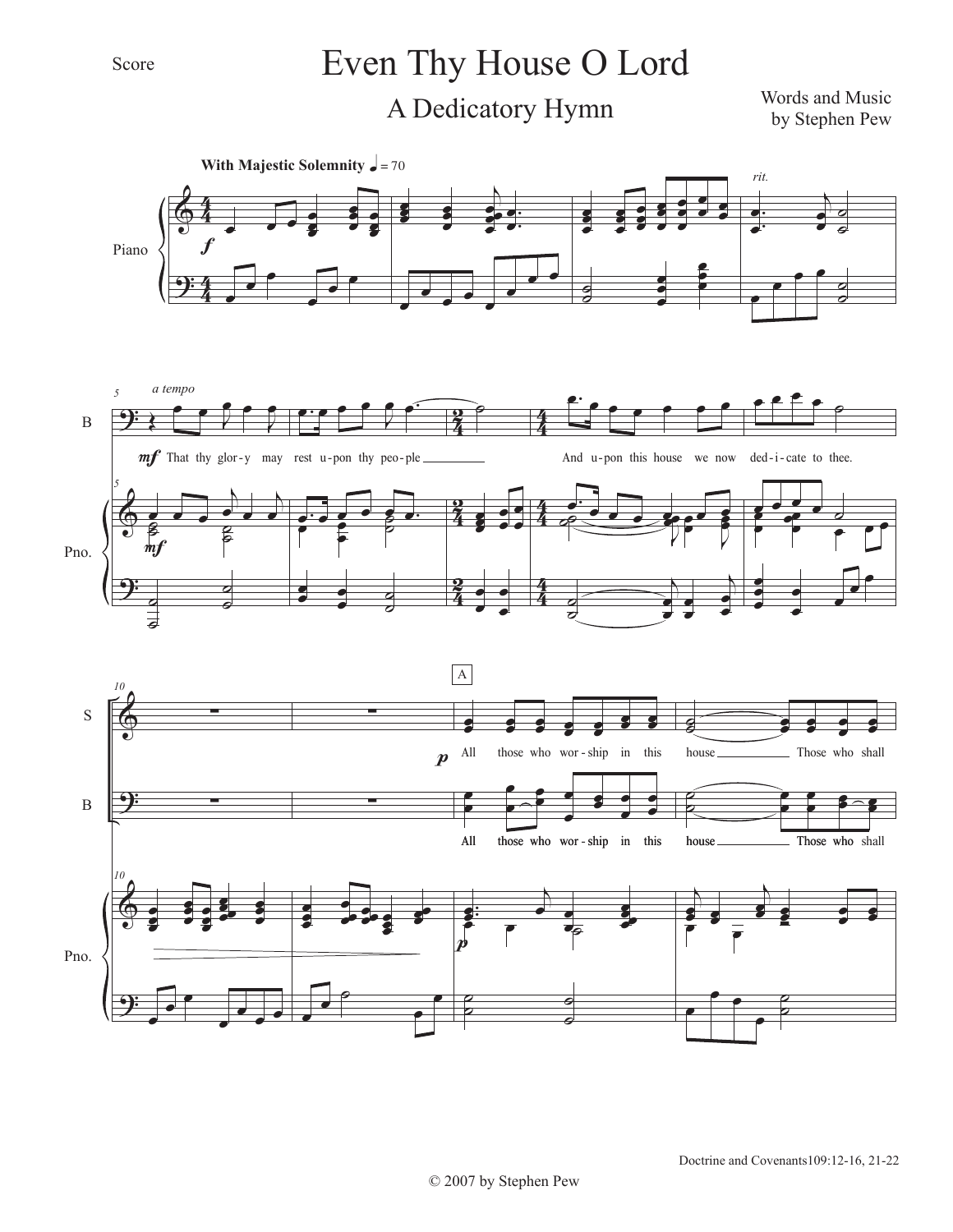2 Even Thy House O Lord





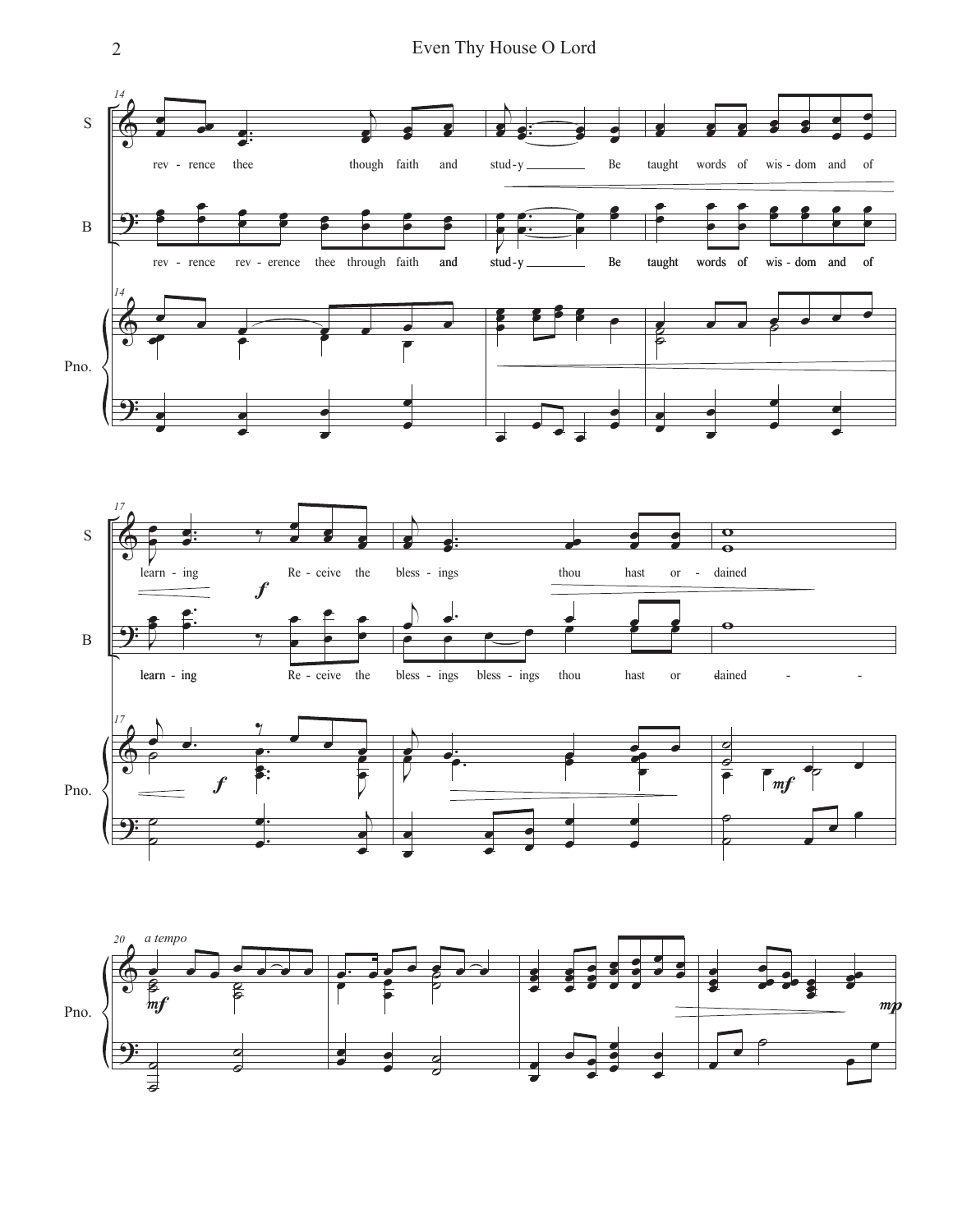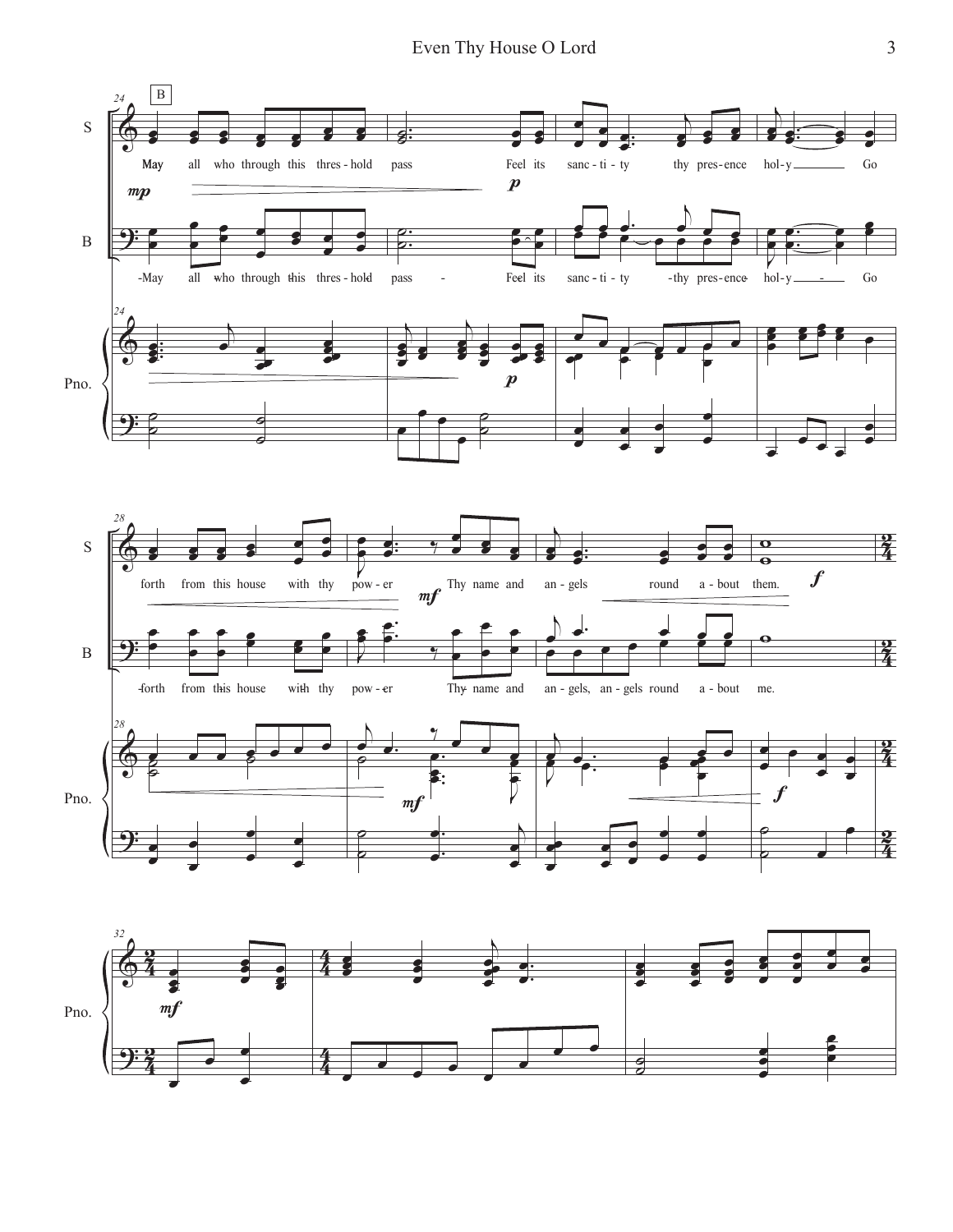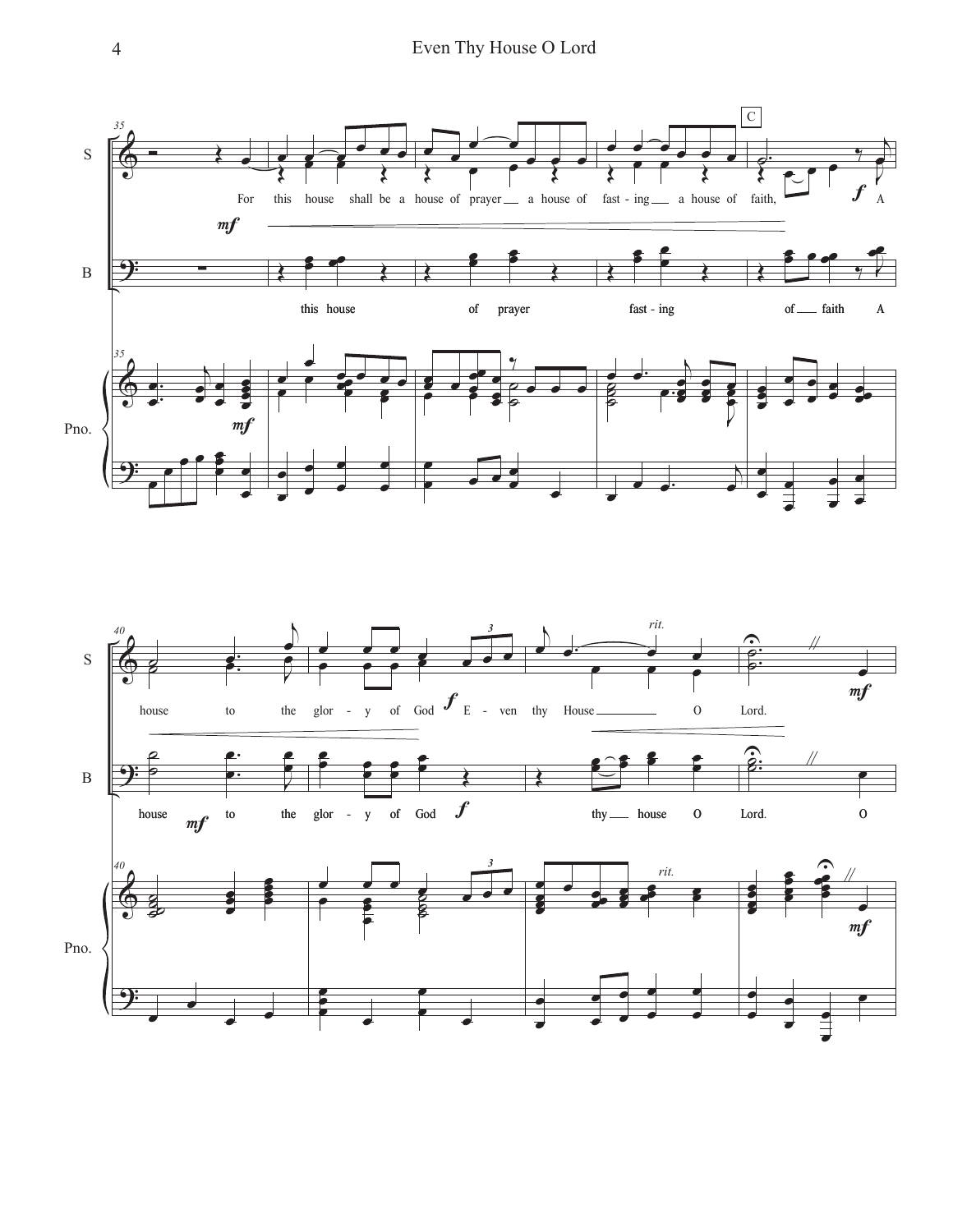